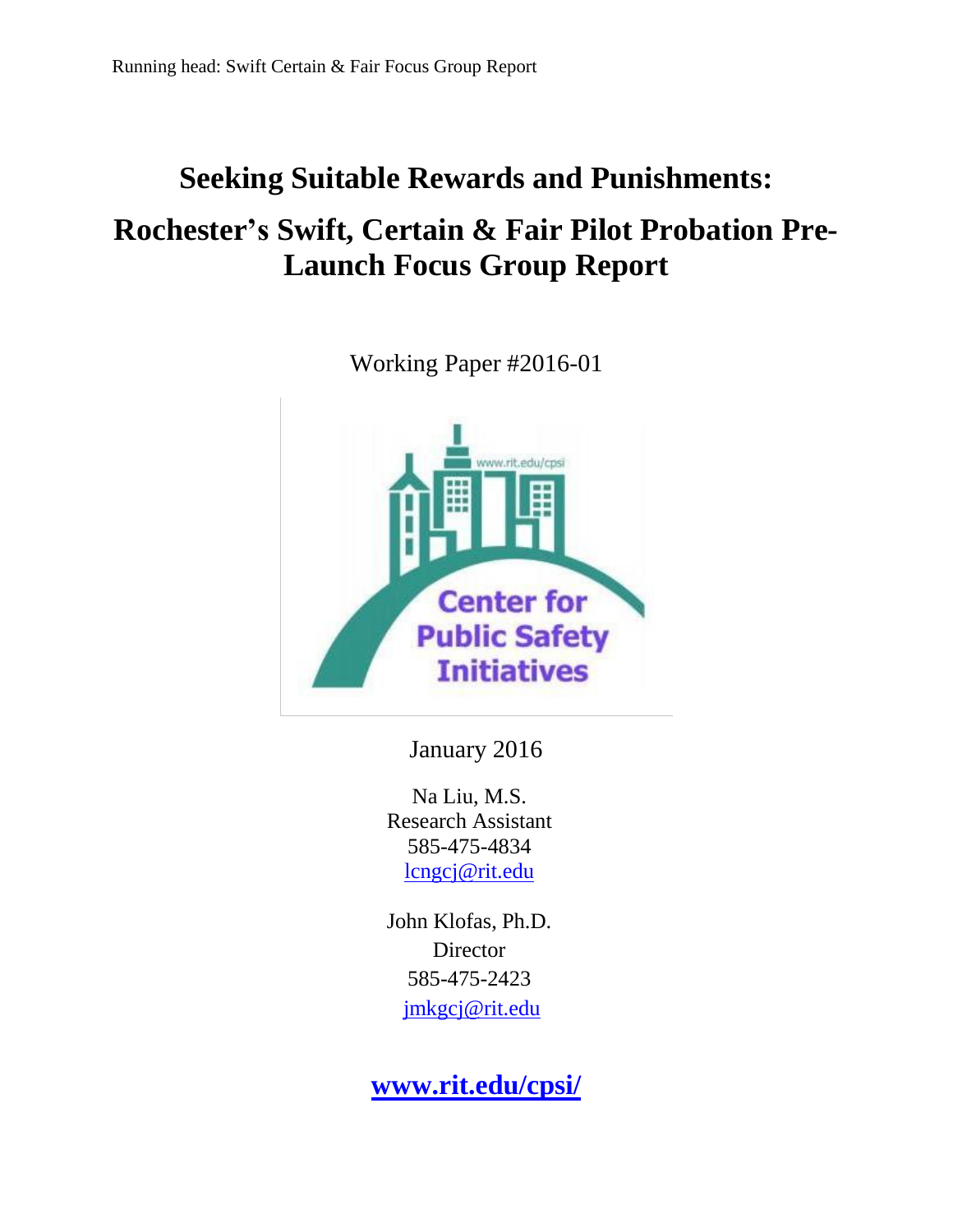#### **Abstract**

In order to better implement a Swift Certain & Fair probation program, a focus group was held to gather input from probationers on effective rewards and sanctions. This focus group was held at the Monroe County Office of Probation on December  $28<sup>th</sup>$ , 2015. The purpose of the focus group was to understand the needs for rewards and sanctions from the perspective of probationers, and the ultimate goal is to help create an effective behavior contract for the Swift Certain & Fair program launching in January 2016. In this focus group, participants provided information through group discussion. This report summarizes the discussions and findings of the focus group, it also offers suggestions for effective program implementation.

Key words: *rewards, punishments, probation, individualize, behavior-contract*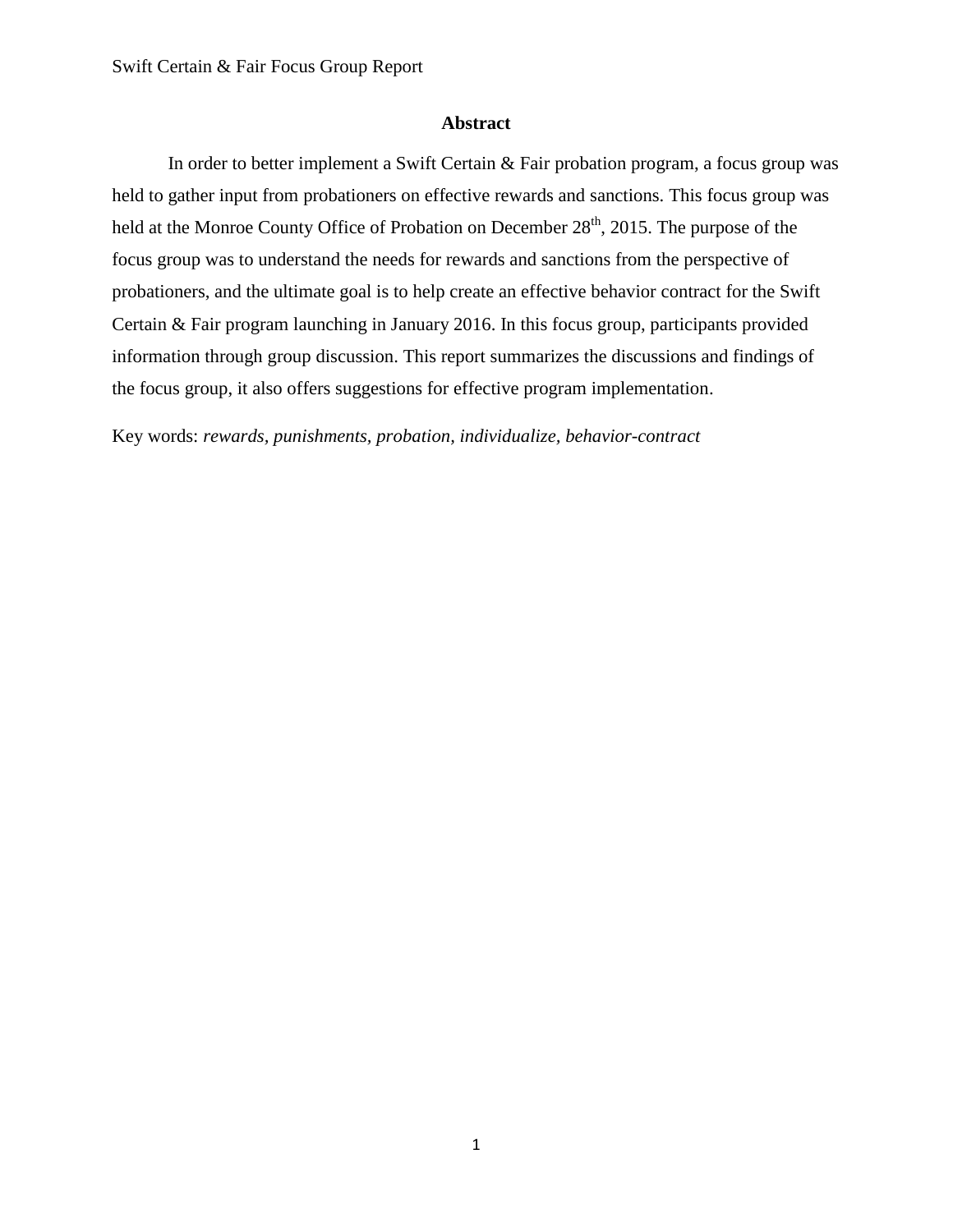#### **Swift Certain & Fair Program Background and Overview**

The developing Monroe County Probation Swift Certain & Fair Model Pilot Program focuses on young persons who engage or continue to engage in gun-violence related violent behaviors, it is designed to help change the behaviors of those who may otherwise be unlikely to succeed under traditional probation supervision. This model extends program development and analysis of a program known as Hawaii HOPE (Hawaii Opportunity Probation with Enforcement) which focused on drug use. Swift, certain and proportionate responses to probationers' noncompliant behavior and violations are the basic features of this model. The successful implementation of a Swift, Certain & Fair model requires stakeholders' buy-in and program partners' consistently working on the delivery of sanctions and rewards. A graduated sanctions and rewards process needs to be established to ensure a successful implementation.

In order to develop an effective reward and sanction process that encourages probationers to achieve behavioral change, there's a need to understand program participants' perception of rewards and sanctions throughout their probation experience. Therefore, a focus group was recommended by program consultant Dr. Mark Kleiman to gather information from current probationers who share basic demographic characteristics with the Swift, Certain & Fair target population.

#### **Focus Group Methodology**

#### Sample Selection

The participants are selected from Monroe County Probation's Operation Nightwatch program. Monroe County Probation's Operation Nightwatch was designed to reduce violence incidents by young probationers who are 15-23 years old with a known/suspected history of gang affiliation and documented violent activity (i.e. Weapons/Assault/Robbery offenses). Its goal is to keep offenders off the street at night. Under this program, probationers' non-compliant behaviors (i.e. violating curfews) are to be responded to immediately with sanctions that may include a Violation of Probation (VOP) warrant and arrest. Although there are some differences in operations, Nightwatch and Swift, Certain and Fair program share some important features: both are designed to reduce violent crimes in the City of Rochester and both target young persons in the similar age group. Interim probationers in the Probation Operation Nightwatch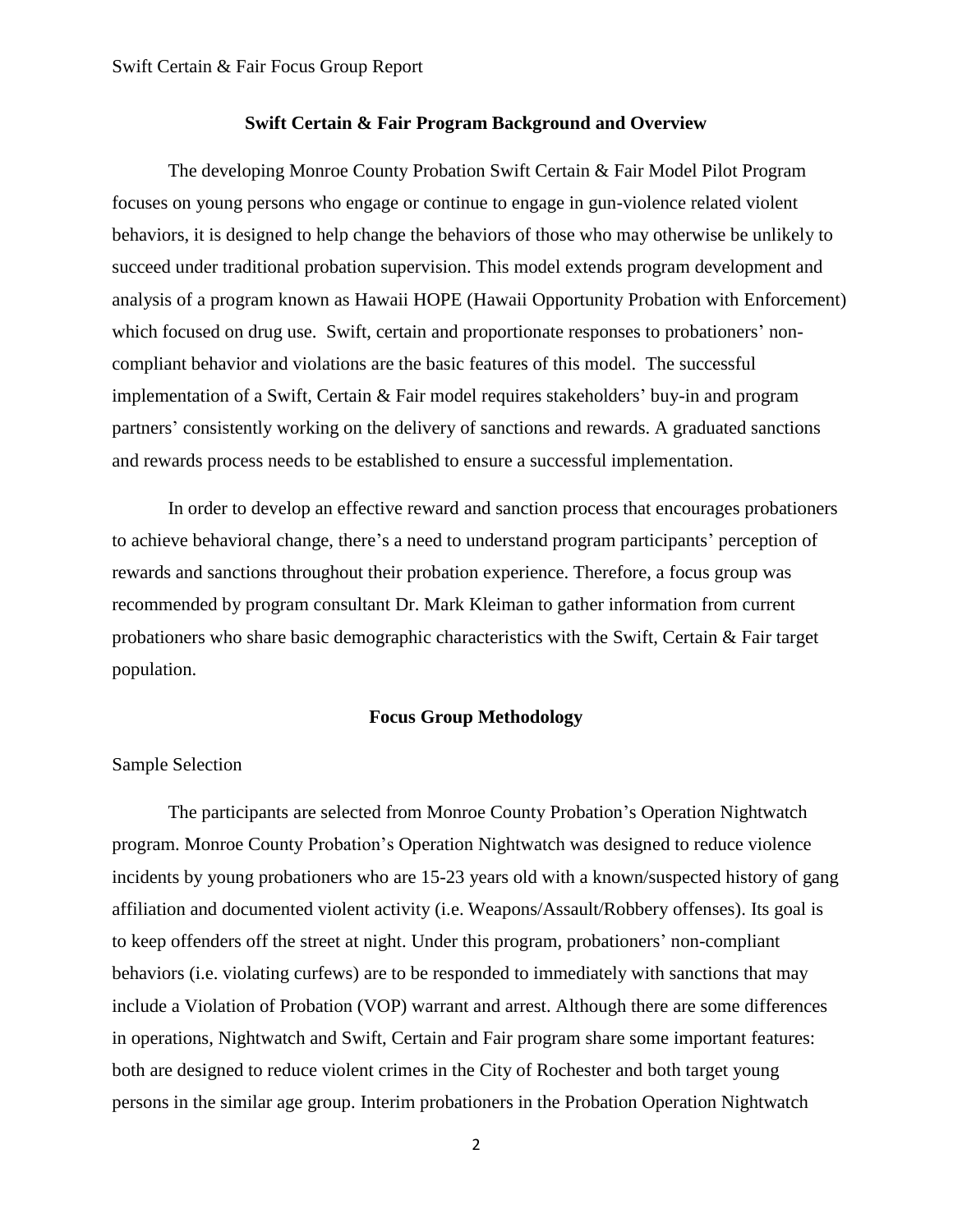program may also be considered eligible for Swift, Certain & Fair. These similarities were considered when the participants for the Swift, Certain  $\&$  Fair focus group were selected from Probation Operation Nightwatch.

Focus Group organizers identified 10 probationers from the Probation Operation Nightwatch program based on probation officers' recommendation. All 10 of the probationers who participated in the focus group were identified and invited in advance by two Probation Officers. Each Probation Officer identified 5 participants for the focus group among their 30+ probation caseloads. Participants were identified based on their good rapport with the POs and their willingness to participate in the focus group. This focus group is, therefore, not based on a random sample of probationers. The possibility of the Swift, Certain & Fair focus group participants' opinions differing from the rest of the Operation Nightwatch probationers cannot be excluded. In addition, the focus group participants will not be eligible to participate in the Swift Certain & Fair program.

Among the focus group members, the average age of the selected participants is 19.2 years old, ranging from 16 to 22 years old; participants' average time spent on probation is 13.1 months, of which the shortest and longest are 2.5 months and 24.7 months.

#### **Focus Group Implementation**

Letters stating the purpose, location and time of the focus group were mailed to the participants two weeks before the planned date. Their assigned Probation Officers also encouraged and reminded them to participate. The focus group was set up to be held on December  $28<sup>th</sup>$ , 2015 from 1:00 -2:30 pm in conference room 1123 at the Monroe County Office of Probation. Eventually, 9 participants showed up (90% of those who were invited), 2 of them left early due to time conflict with jobs (22.2% of those who showed up) and 1 participant arrived late (11.1% of those who showed up).

The Research Assistant from Center for Public Safety Initiatives (CPSI) facilitated the focus group. The Deputy Chief Probation Officer, Probation Supervisor and two probation officers offered support in the preparing and implementing process. The list of discussion questions was developed through the Center for Public Safety Initiatives. During the focus group, Focused Deterrence Coordinator from Monroe Crime Analysis Center took notes of the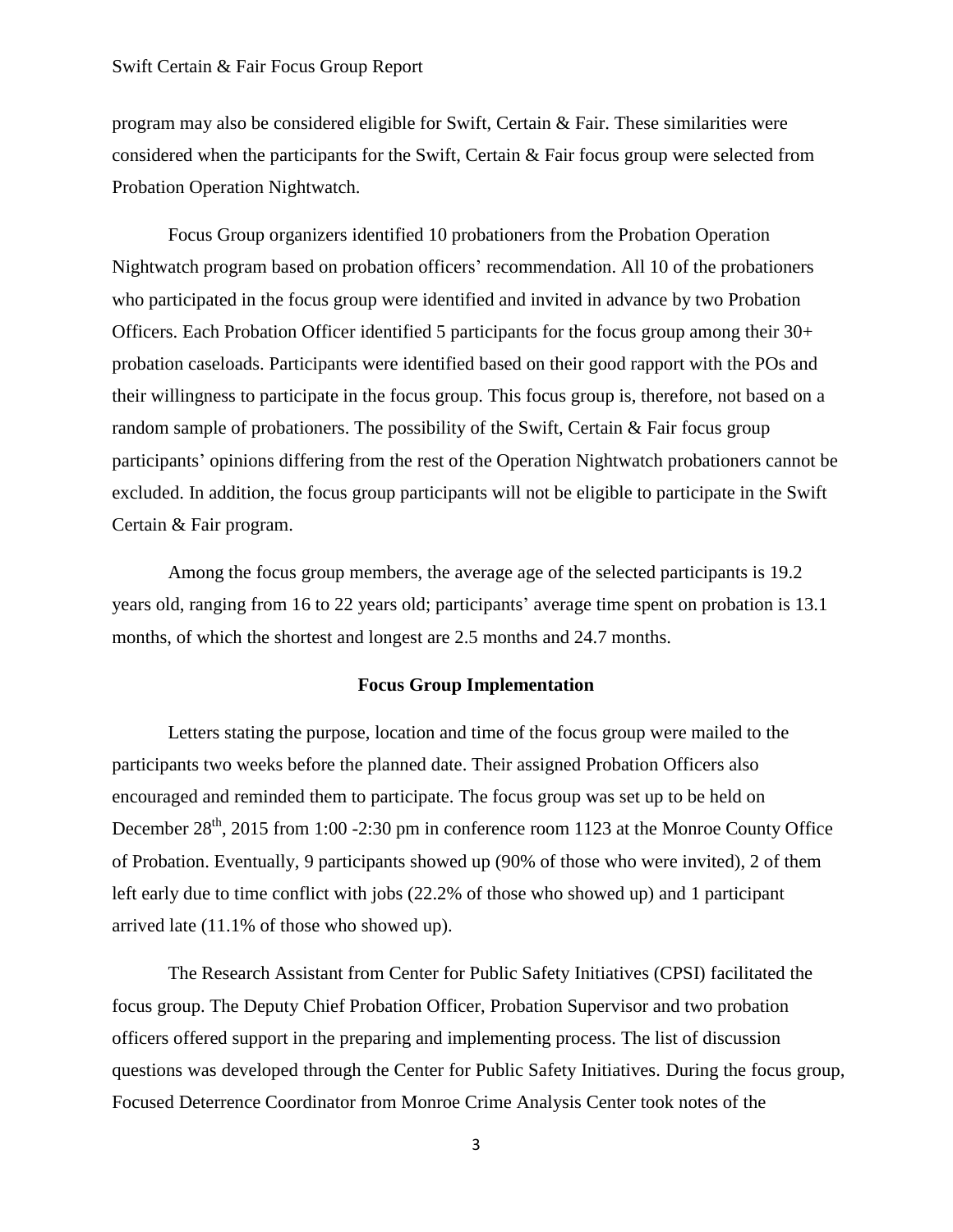discussion. The Director of CPSI at RIT and the Director of Human Service Analysis at CGR observed and provided additional questions during the discussion.

Before the focus group started, a statement explaining the goals of the meeting and participants' rights was given by the facilitator. In the statement, the facilitator explained that 1) the goals of the meeting were to gather information from them and to help improve the current probation process; 2) participants had the right to decline participation and to choose not to answer any questions at any time, also their responses would be anonymous and confidential. Besides, participants who attended the focus group were encouraged by their Probation Officers and Supervisor to be honest and to take advantage of the chance to express their thoughts.

#### **Focus Group Responses and Findings**

See the appendix for the list of questions researchers prepared for the focus group. Based on the direction of the discussion, facilitators changed the order of some questions. During the discussion, observers and note-takers also raised additional questions.

CPSI reports on prior focus groups provided multiple suggestions for running a focus group with probationers, of which explaining the purpose of the focus group was one of the most important. Probation Supervisor and Probation Officers explained the purpose of the focus group very well in order to reduce participants' confusion and negative attitudes. After participants arrived, the Probation Supervisor and Deputy Chief Probation Officer once again did a thorough introduction of the focus group and Swift, Certain & Fair program. Researchers believed that this action helped reduce participants' reluctance therefore reduced the bias in the responses. Below are the questions and responses presented in the focus group:

#### **How would you describe your experience on probation?**

Overall, participants' description of their experience on probation was generally negative. The loss of freedom and the inconvenience of the probation process are the main reasons for these negative feelings. Words like "annoying" and "stressful" were mentioned by the participants, and one participant described his experience as "being locked outside" which was also agreed to by others: the requirements of probation forced the participants to "stay focused" at all times throughout their probation term; the various rules and curfews made the participants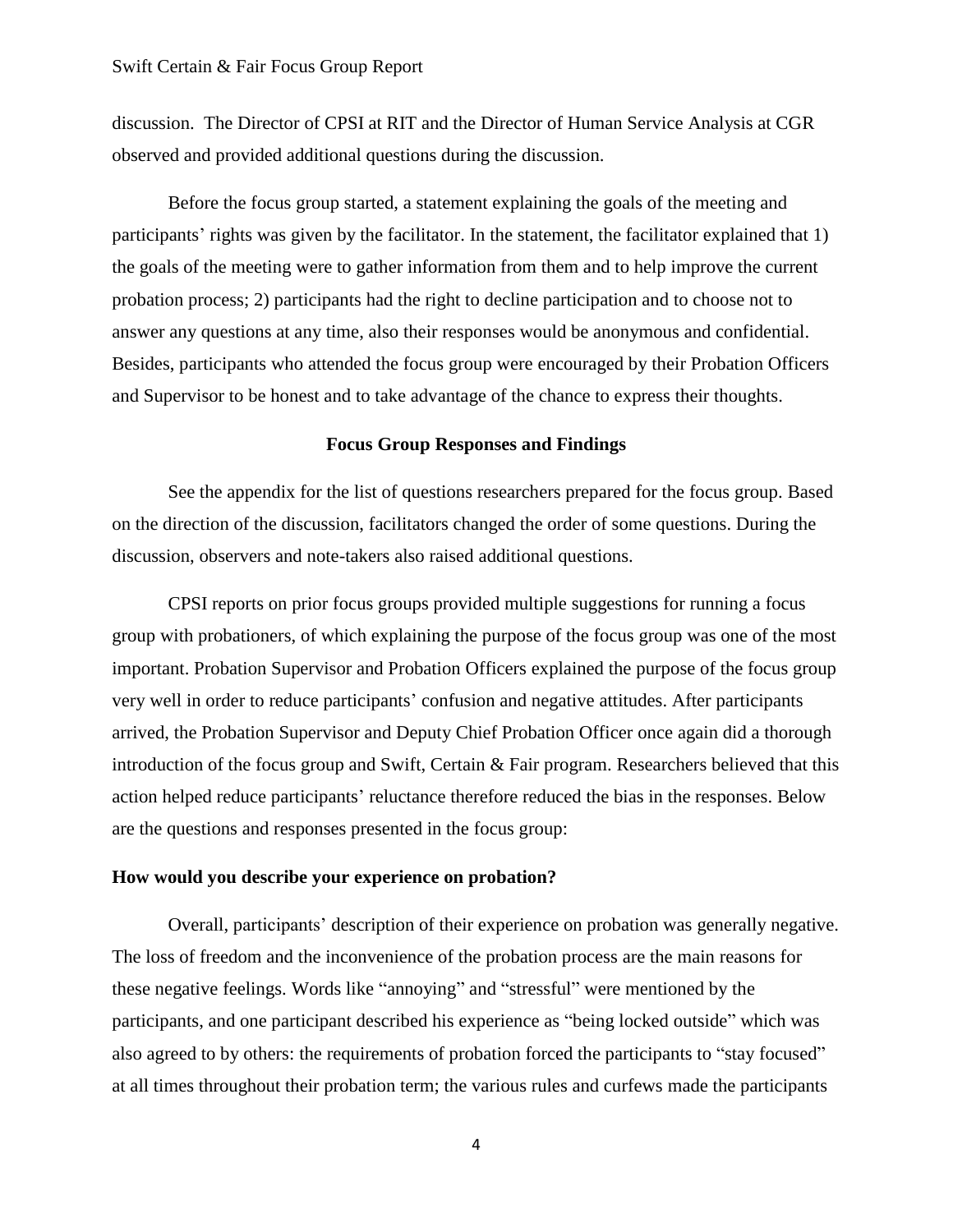think of probation as a "set-up" during which a "cage" is slowly built to eventually lock them up. Participants also described their dislike towards GPS monitoring: it feels like "being watched all the time." In the end, most of the participants stated: although probation is a stressful process, they understood that it was because of the crimes they committed that got them into the situation. Most of the participants appreciated that they were given a chance in probation which was much better than going to jail/prison. However, few participants did mention that the long stressful process they had to go through made them feel like it's almost better to go to jail.

### **What happened that made you think this way about your probation experience? In other words, when things were not going very well, what made you think so?**

Since this is an extension of the first question, researchers encouraged the participants to give some examples. Participants mentioned that sanctions such as tightened curfew, imposed ankle bracelet, house arrest and increased office visiting frequency all made them feel that things were not going well. When asked the number one reason for getting increased sanctions, participant' response included smoking marijuana, missing curfew, hanging with gang-affiliated people and having illegal weapons.

## **How long does it usually take for you to receive sanctions after your PO finds out that you have done something wrong? How did you communicate with your PO and did your PO reward your for telling the truth?**

Participants didn't seem to be very sensitive with the time between non-compliance and punishment; instead, they showed a sense of fear towards their PO's supervision: they thought the POs "always know what's going on" and honesty was the best way to communicate with their POs. All of the participants agreed that their POs always appreciated them for telling the truth, however, the "fuzzy" rules could really get them confused especially if they get punished for being honest. Some participants stated that knowing the rules and consequences could help them "stay on track", and if their POs could give specific and detailed instructions they would have no choice but to respect the consequences/interventions imposed on them. Participants agreed that knowing the consequences helps them avoid taking risks in probation, the combination of deterrence and care delivered by the PO is also important in helping them stay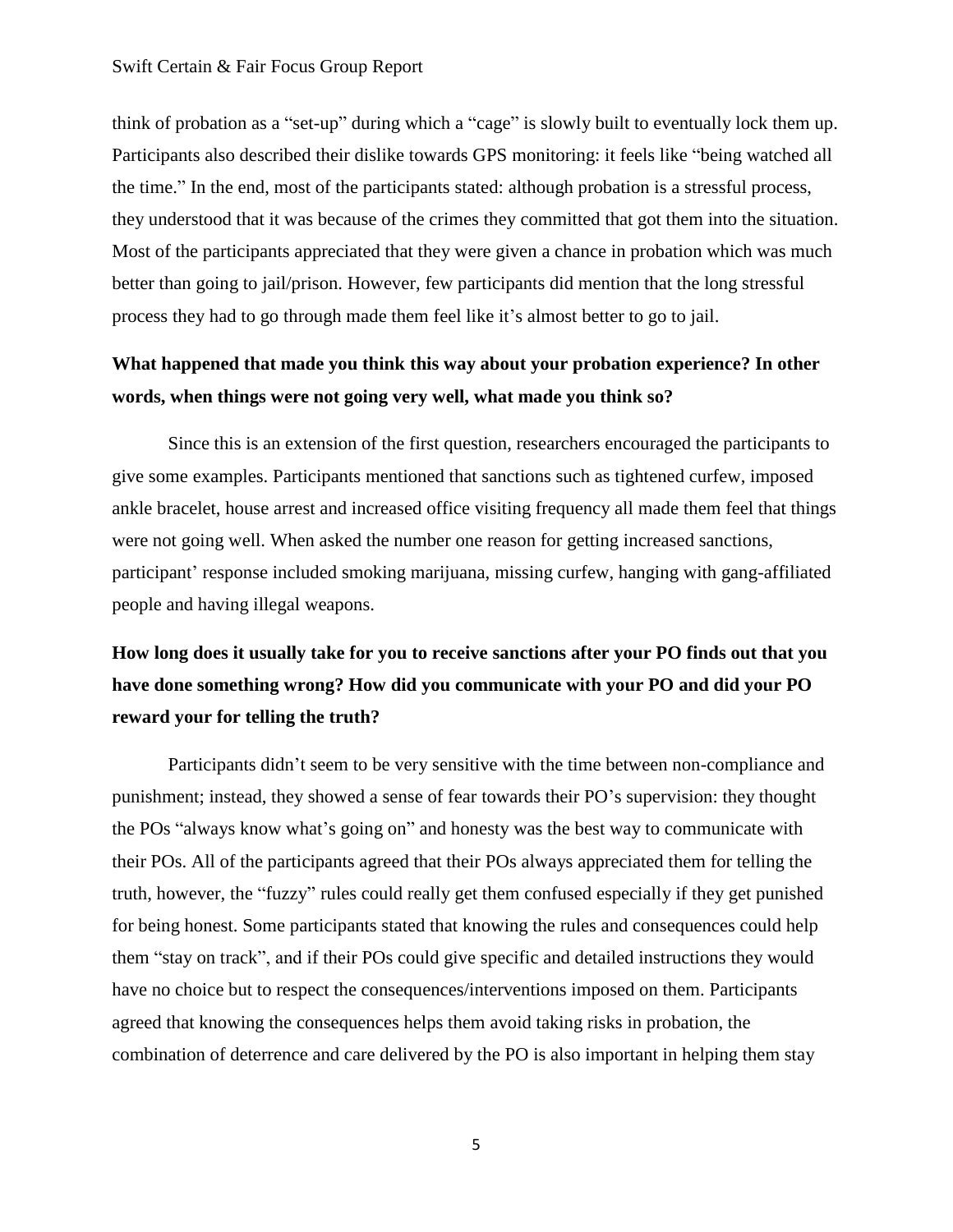out of trouble. At the same time, feeling that POs were "over-caring" or "over-deterring" in their orientation was not seen as helpful.

# **Was there anything or any feelings that you were struggling with while you were trying to do well in your probation? Putting in another way, what was the biggest obstacle in your probation?**

Curfews appeared to be what the participants were struggling with, because it did not allow them to meet other needs in their life (e.g. spending time with families, conflicts with working schedules etc.): "People have other problems in their life to take care of (than probation)", one participant mentioned. Another participant also discussed the probation related inconvenience in his life: his curfew was changed from 9pm to 7pm due to one violation last year, since then he had not violated for a long time, recently he just had a new baby and also got a job, he felt that he was trying to do better but the 7pm curfew made everything difficult. Participants generally thought that there should be some level of flexibility in their contract, and the POs should show some consideration in probationers' life when making punishment decisions.

Participants were also worried about being caught hanging out with the "wrong crowd" (gang-affiliated person) especially when their families and close friends are labeled as "gangaffiliated." However, when asked if the GPS monitor has helped them stay out of trouble, they strongly agreed that they had avoided many troubles due to their home confinement or curfew. Some noted that being on GPS sometimes provided an acceptable excuse for not hanging around with friends who they might get into trouble based on their supervision levels. Police also sometimes pose a problem for probationers: if their condition of supervision is to have no police contact, random police search/contact, which were often characterized as "disrespectful" could bring trouble.

Non-transparent procedures in probation were brought up as another thing that participants were struggling with. Participants described the probation process as not transparent and some of the POs were not "upfront" with their expectations. Even though knowing the decisions won't change anything, participants would still like to know what's happening to them. One participant mentioned that he was the last one to know his PO's decision to put him on GPS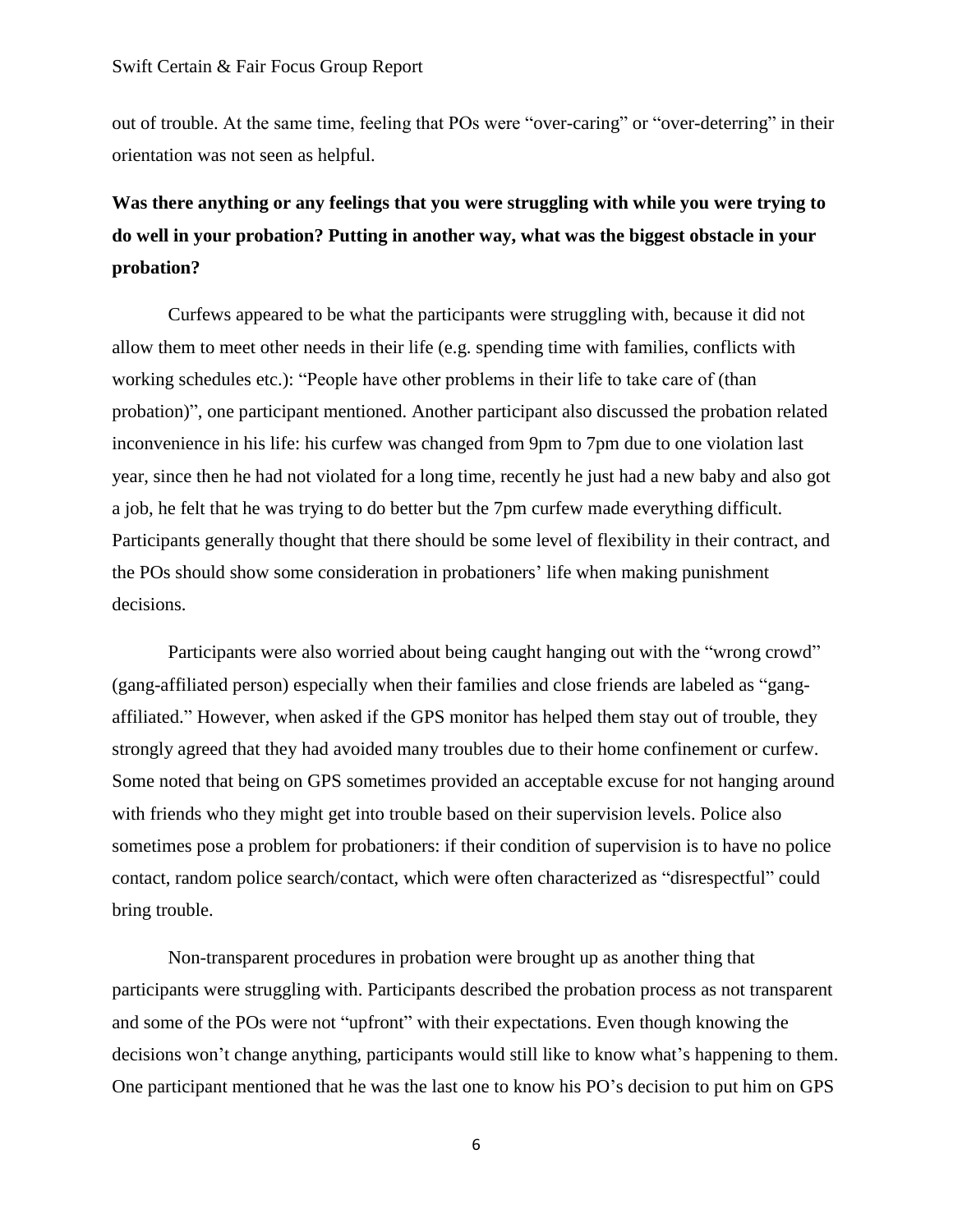ankle bracelet, and when signing the papers, his PO always circled the parts that he needed to sign and rushed the signing process. He thought if the PO were to give him some more time to review the document he would have understood what's going on in his probation.

### **How would you feel about the behavior-contract if you are enrolled in Swift, Certain and Fair?**

Participants responded that it would feel good to always know the consequences (good and bad) of behavior choices; however, some participants expressed their concerns about the idea of using behavior-contract. First of all, although participants thought it could be a clear contract, they still wouldn't trust their POs to always make the decisions based on the written rules. Second, the relationship formed between POs and probationers seemed more important to participants than the contract details. Last but not least, instead of using a standard contract for all the probationers, participants argued the necessity of individualizing it. They argued that each probationer's behavior contract would depend on PO's knowledge of that individual.

The discussion highlighted the importance of the relationship between the PO and probationers. This relationship, according to the participants, strongly affects the impact of rewards and sanctions imposed on the probationers. One participant used an example noting that if the probationer doesn't really care about being sent to jail, a short jail sentence is obviously not going to do anything to him/her. He then added that the consequences have to be somewhat flexible since "only your PO knows what works for you". Overall, participants' suggestions focused on the importance of considering probationers' personality and preference when customizing behavior contracts.

Researchers also noticed that the participants were irritated with terms like "good behavior", "bad behavior" and "behavior-contract". Some participants felt that the language used for rewards and sanctions in Swift Certain and Fair didn't reflect dignity or respect. Instead, it showed manipulation which made them feel like being "treated like dogs": "We treat you like dogs, if you do good you get a treat, if you do bad you get back to the crate" was used by one participant and it resonated with others.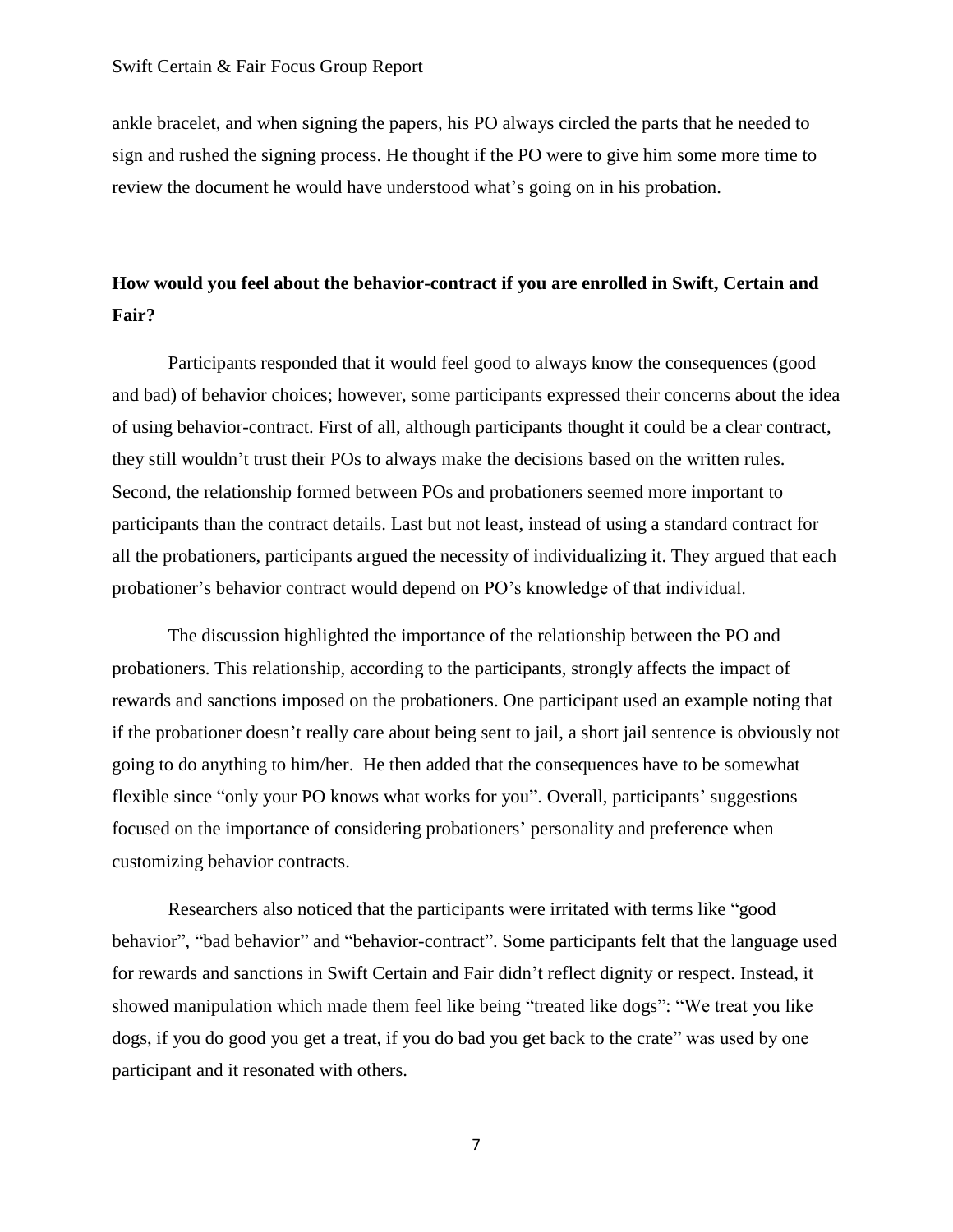### **Have you ever been rewarded for doing well in your probation? What was the most rewarding thing you ever received from your PO? How did that make you feel?**

The group agreed that all their POs had occasionally recognized them for doing a good job. Researchers pointed out other possible options that could be perceived as rewards and asked participants if they have been rewarded by getting adjustments in curfew requirements, modification in electronic monitoring, reduction in number/frequency of required face-to-face contacts with PO, reduction in day reporting requirement and permission for travel or extended travel. Almost all participants agreed that they have been rewarded somehow except one participant who said that he had never been rewarded and explained that he had only been on probation for three months. Even though participants' comments on their probation experience were mostly negative, they used commendatory terms like "progress" "relieve" "free" "less inconvenience" etc. to express their feelings after getting rewarded.

In general, the consensus of the group was that the most desirable rewards would involve reductions in custody related requirements such as loosening of curfew times or reductions in required visits with their probation officer. Based on the previous discussion, freedom is the top priority for the participants, rewards that increase freedom (decrease restriction) will be a positive intervention that could possibly bring behavior change.

## **What are other kinds of rewards that you would like to receive? How would you feel if you were able to receive other types of tangible rewards, such as tickets to a concert/game/event or gift cards for shopping/dining?**

Participants' responses focused on three main aspects: 1) the need for individualizing rewards; 2) the desire of freedom; 3) the concern for financial support. Interestingly, participants didn't seem to favor any tangible rewards mentioned by the facilitator, indeed, some of them even thought that the tangible rewards would hurt their self-esteem. Compared with the amount of punishment they receive for a certain violation, the value of the tangible rewards mentioned above would not bring much excitement. Rewards like movie tickets or grocery gift cards were thought to be trivial and degrading: "I go to jail after I mess up, but I only get a ticket or a gift card for doing well?"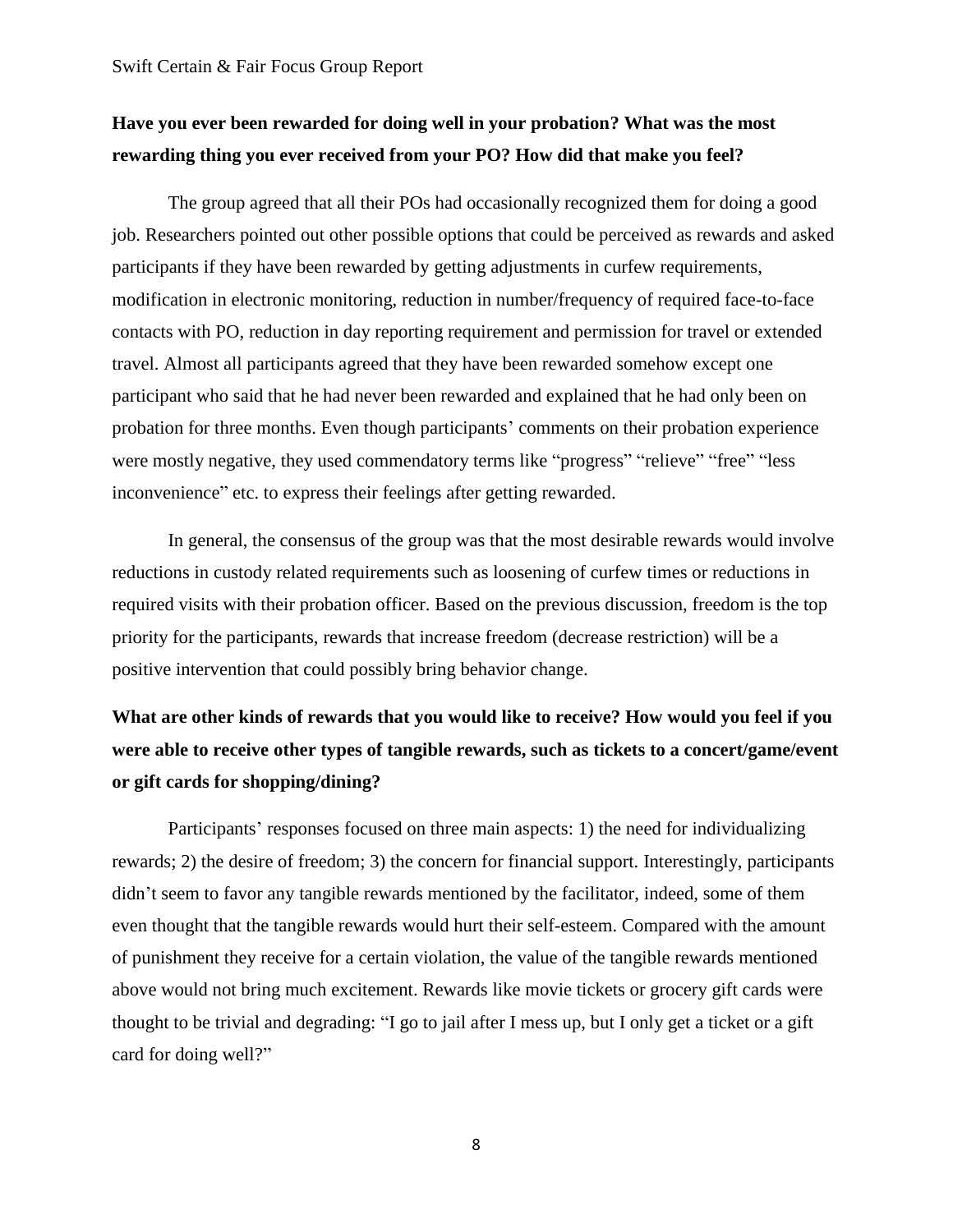Although less interest was shown for the tangible rewards, participants did think the only way for tangible rewards to work was to match them to each individual's needs: "You have to know me and know my life to know what I want/need". "If I don't need sneakers, why would you give me a Footlocker gift card?" was a great metaphor used by one participant to describe the necessity of meaningful rewards. If PO's decisions show care about probationer's life situation (e.g. give someone who takes care of new born a Babies R Us gift card; give someone who loves music a concert ticket; give someone who needs food a Wegman's gift card etc.), then the reward is truly valuable/meaningful to that individual. To participants, the meaning of the decision behind a tangible reward weighs much more than the price of it, and "care" should be the essential message delivered through the reward. This again, highlighted the importance of the relationship between PO and probationer which strongly impacts probationer's perception of care. Participants recalled their probation process and agreed that the building of the relationship did start from the very first day of their probation. Good relationship sets the base for mutual understanding which influences the effect of PO's decisions. If the relationship is great, participants feel great every time when they leave the probation office.

Other rewards supported in the focus group included getting waivers of supervision fees, getting linked to job opportunities, getting off supervision earlier and getting permission to travel out of town (with GPS ankle bracelet) were also raised by participants. Reduction in supervision fees was seen as important since these fees could sometimes put probationers in financial holes that were difficult to get out of. Overall, "subtraction" weighed more than "addition" to participants when considering getting financial support. Getting off probationrelated debts was seen more important than receiving other types of tangible rewards.

Employment is the urgent concern for most of the participants, and their discussion emphasized the difference between job training programs and direct linking to jobs, of which the latter was thought to be useful. Although all participants were aware of the available job training programs, they didn't seem to be interested and didn't really see the benefit of it. In fact, none of the participants were actually enrolled in any job training program. Participants thought that the job training programs offered by the community service providers would take too long to finish therefore they didn't see them as rewards. POs or Probation supervisors were seen as more important: participants thought they were capable of getting information on open positions and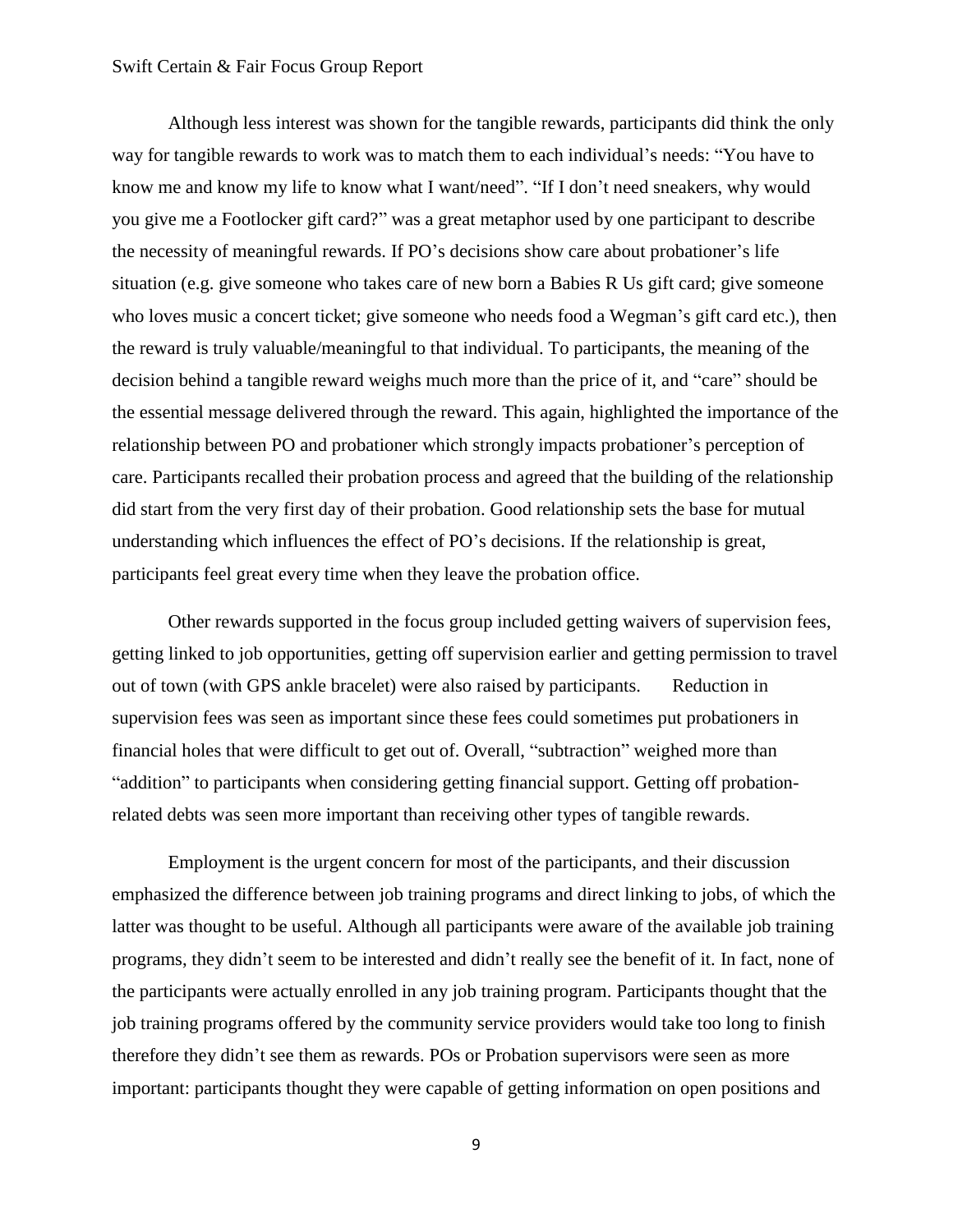linking probationers to those positions; to participants, this "special power" was way more effective in helping them secure a job than any other forms of support. "Criminal background" was seen as their biggest obstacle in finding a job, and a "push" from their officers was thought to be the most meaningful support for them to be accepted in the job market.

The idea of reducing probation term as a reward was also highly supported by the participants: if a person could complete a year of probation with compliance, he/she should be considered for getting off supervision earlier. Consistent with the discussion on the struggles in probation, some of the participants expressed their frustration with the curfews and travel restriction especially during the holiday season. They then suggested that getting permissions for travel while being monitored through GPS should be considered as an option of reward. Throughout the discussion, the probationers made it clear that they applied the ideas of "swift, certain and fair" not only to the sanctions but also to the possibility of rewards.

#### **Conclusion and Recommendations**

In general, the focus group participants felt negatively about their probation due to the loss of freedom and the intensity of obligations in probation. Although they felt a lack of reward in their current probation program, a simple praise from their POs would still be viewed as a reward and gave them a sense of accomplishment. However, the language used to describe rewards and punishments didn't seem helpful: words like "behavior contract" and "good or bad behaviors" were responded with negative comments; participants related these words to manipulation and discrimination. Although participants understood the path that led them to probation and would accept punishments when making wrong choices, their concern with being understood and respected was high. Therefore, it may be useful to limit use of the language of reward and punishment, and to consider alternatives in drafting the contract.

Participants clearly sensed that there were times when things were going well and times when things were not going well during their probation. Overall, participants who had been on probation for longer times felt they made some progress and received rewards in their probation through less reporting, home visits and fewer violations. Participants who were on probation for less than 6 months felt less or even no achievement and had no sense of being rewarded. Compared with sanctions, currently, incentives in probation are offered in a less swift manner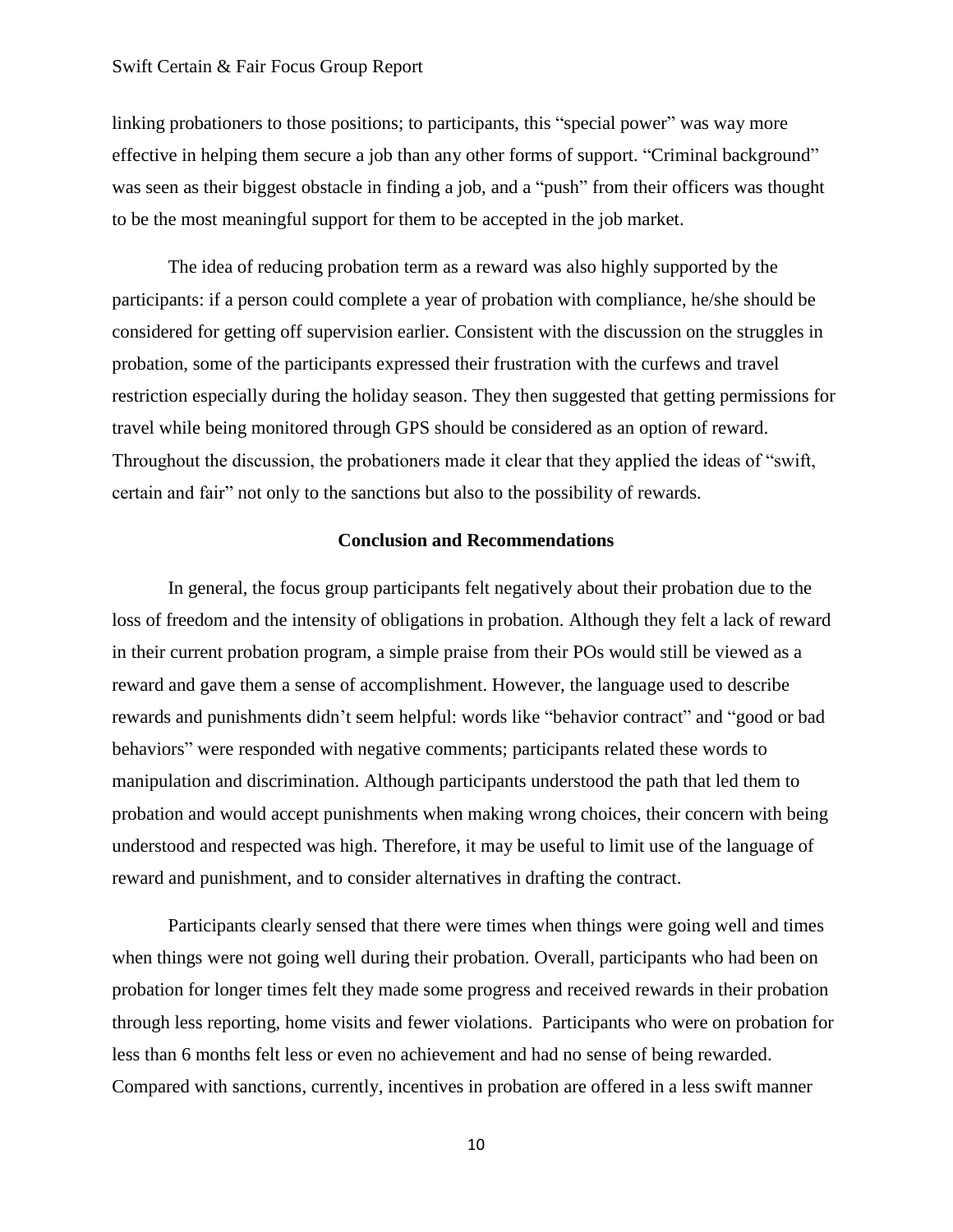and this affects new probationers' confidence. While being cautious about non-compliance, POs could put more effort in detecting compliance and responding to it with proper rewards in a timely manner. Consistency in the delivery of rewards and punishment is an issue of the utmost importance in implementing the Swift Certain & Fair program.

Participants apparently were more interested in rewards that increase freedom than in material rewards. Overall, participants preferred adjustment in curfew, reduced home visits, and permission to travel over gift cards and event tickets. However, they argued against a "one size fit all" contract in the Swift, Certain & Fair program and emphasized the importance of individualizing rewards and punishments. Apparently, to participants, the impact of PO's intervention is strongly affected by his/her ability to match the decisions to each probationer's needs based on PO's knowledge of probationers' life. Overall, participants have their own criteria for a useful rewards and punishments: a good reward should show the PO's understanding of individual probationer's preference/needs; a good punishment decision should stay away from areas that a particular probationer doesn't care about. For Swift, Certain and Fair project probation officers, formal and informal training that can help improve proactive interview skills should be provided and reinforced throughout the implementation.

Focus group participants made it clear that a good relationship between PO and probationer is essential in participants' probation. They perceived the legitimacy of the program mostly from their interaction with POs regardless of the program design. Along with other skills, POs' ability to gain trust and to bring out confidence most significantly affects the relationship. Therefore, motivational interviewing should be considered for inclusion in the training for Swift, Certain & Fair probation officers. The focus group also showed that issues of Procedural Justice can be expected to be significant concerns in effectively managing probationers in Swift Certain & Fair program. Participants also showed great reliance on their POs' deterrence messages to keep them from criminal behavior: a clear explanation of responsibilities and consequences should be repeated in the interviews and conversations. This reliance highlights the importance of POs' ability to balance care and deterrence components in his/her management.

Because of the selection process, the findings from this focus group are limited and may not generalize to future Swift Certain and Fair program participants' opinions. Participants were selected based on their good relationship with POs and willingness to communicate; most of the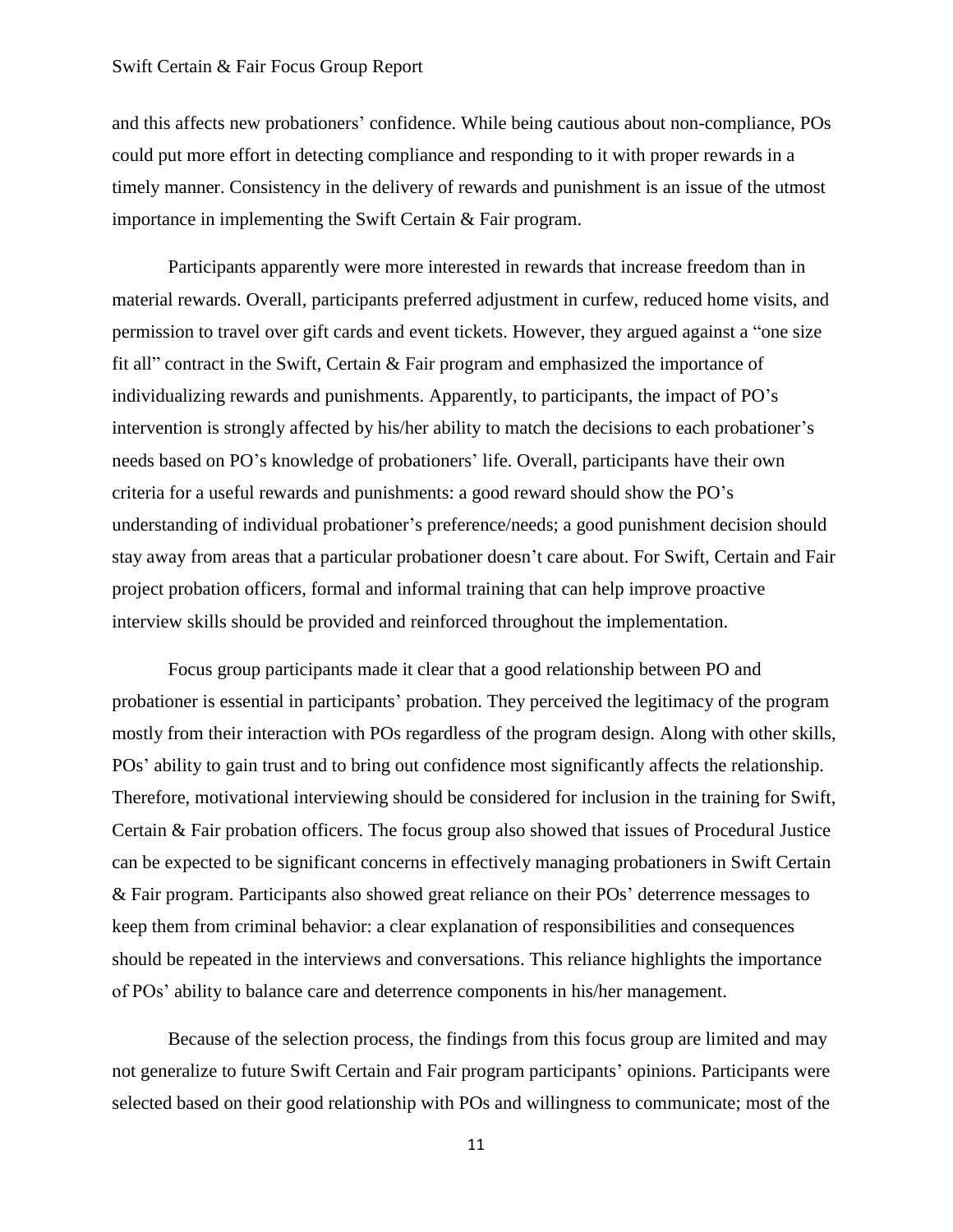participants have been on probation for a long time, and their thoughts tend to be very different from participants who just started probation. This group focused on probationers' perception of current probation reward/punishment process to form an understanding of "what's working" in probation. The beneficial components should be taken into consideration in designing the Swift, Certain and Fair program. Finally, based on this research experience, researchers think that it can be beneficial to incorporate further use of focus groups in the Swift, Certain & Fair evaluation over the course of the program. Focus groups could be conducted in different implementation stages to track changes in participants and probation officers and in their relationship.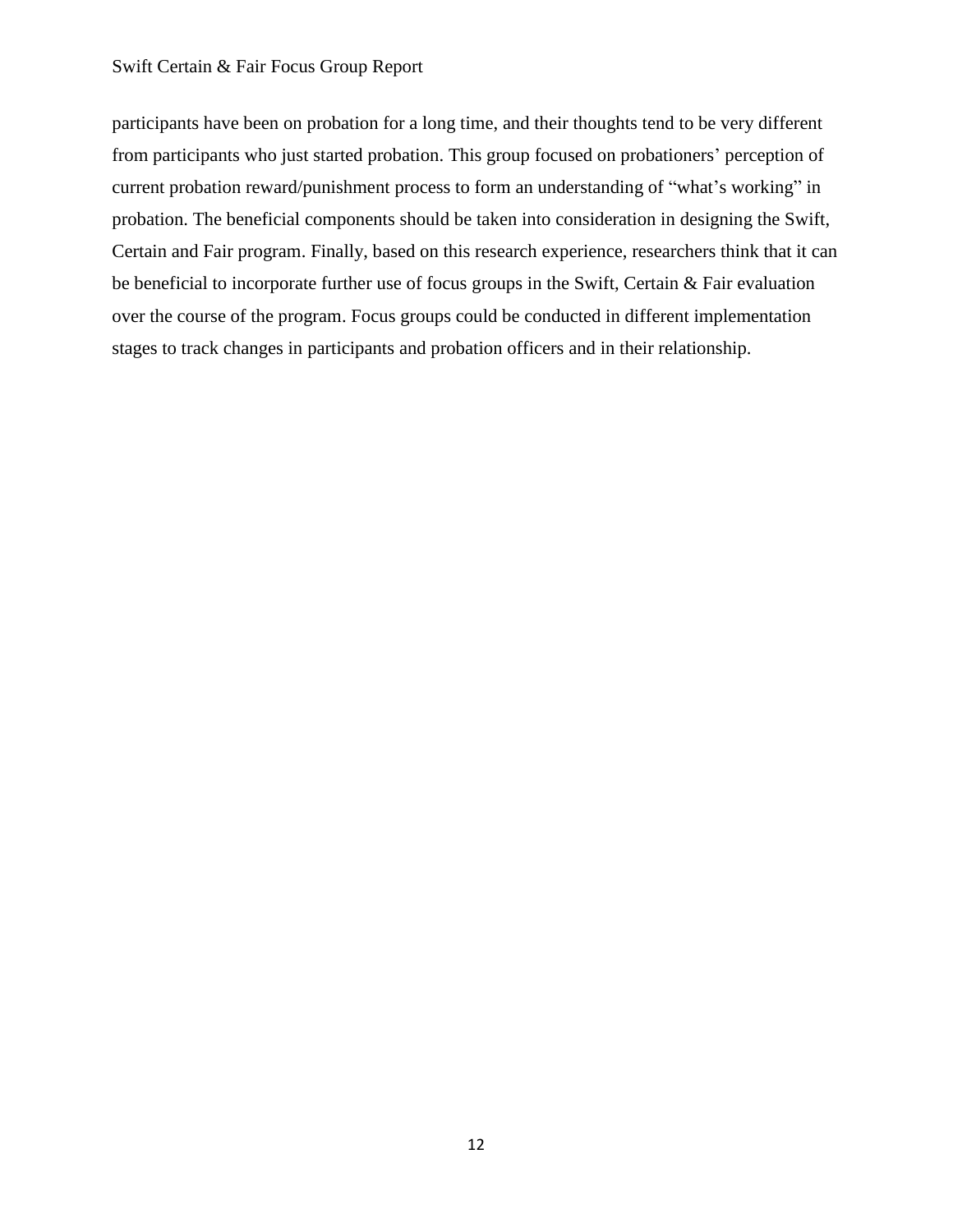#### Appendix

#### Swift Certain &Fair Focus Group Questions (Original)

1. How would you describe your experience on probation?

2. Why do you think so? What happened that made you think negatively/positively about your probation? (What is the No.1 thing that you hate/love about your probation?)

3. Can you explain in detail the time when you think things are going very well in your probation? What makes you think that you are doing well?

4. Do you feel that your probation officer has ever recognized that you were doing well? Have you ever felt reward in your probation? Can you imagine feeling being rewarded, what would someone have to do to make you feel that way? What was the most rewarding thing you ever received from your PO? How did that make you feel?

5. So if you think it's a reward when your PO did …, would you like to keep receiving this kind of reward?

6. How would you feel if you were able to receive other types of rewards like material rewards, such as tickets to a concert/game/event or gift cards for shopping/dining?/ So if you don't think you have been rewarded, what do you want to receive as an acknowledgement/encouragement/reward to keep doing well in probation in the future?

7. What else are the kinds of rewards that you would like to receive? Give me at least one example. Be creative and also realistic at the same time.

8. Was there anything or any feelings that you were struggling with while you were trying to do well in your probation? Put it in another way, what was the biggest obstacle in your probation?

9. Now, I know your probation may have been punitive directed. When it comes to the time when things were not going very well in your probation, what happened?/ What makes you think that things were not doing very well?

10. What was the reason for you to get punished? What punishment did you get?

11. How long does it usually take for you to actually receive your punishment after your PO finds out that you have done something wrong? How would you feel if we speed up this process and reduce the severity of punishment? Do you think that will help you maintain a good record/behavior during your probation?